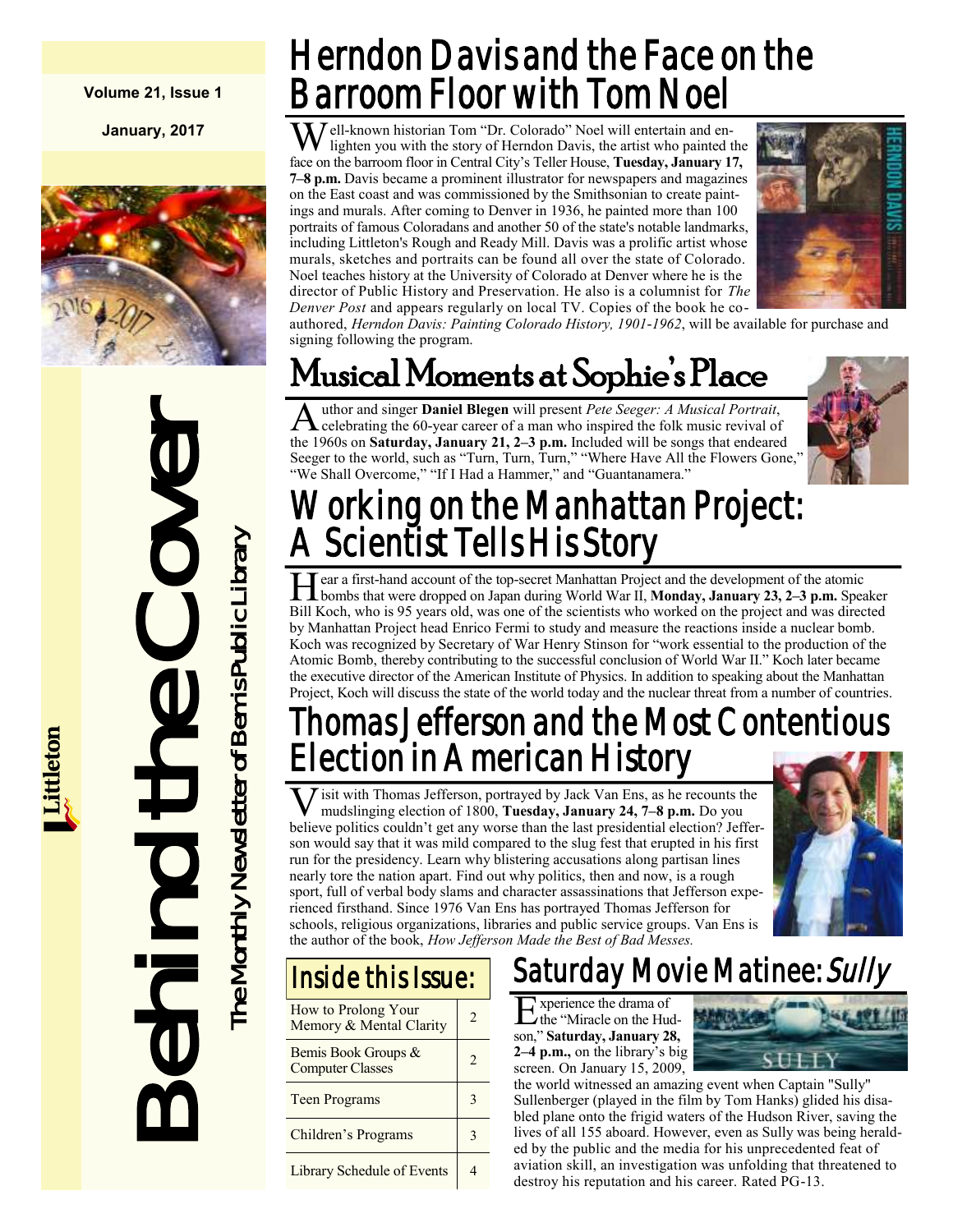# How to Prolong Your Memory and Mental Clarity

**H** ear neurologists Penny Montgomery and Glenda Lippmann, founders of New Hope for the Brain and leaders in the field of brain health, on **Monday, January 30, 2–3:30 p.m.**, as they discuss advances in science that have ma ear neurologists Penny Montgomery and Glenda Lippmann, founders of New Hope for the Brain and leaders in the field of brain health, on **Monday, January 30,**  brain's activity and change it. The face of neurology has changed dramatically in the past ten years. It is now known that we get new brain cells every day and that those cells enable our brains to heal as never before thought possible. Learn about techniques to keep your mind sharp as you get older. See a demonstration of how to use BrainHQ, an online brain-training system that is now available free of charge to Bemis Library cardholders. Enjoy free coffee, tea and desserts prior to the program.

# Online Brain Exercise Program Now Available

B rainHQ, an online brain-training system that represents the culmination of 30 ye of neurological science research, is now available to Bemis Library cardholders rainHQ, an online brain-training system that represents the culmination of 30 years



free of charge. BrainHQ is an easy way to make brain health a priority. The program includes numerous online exercises to help you think faster, focus better and remember more. The exercises in BrainHQ have been proven in labs and in lives to bring real benefits to brain health and fitness. Go to [bemis.ent.sirsi net](http://bemis.ent.sirsi.net/client/en_US/default/) to find the library's link to BrainHQ. See a demonstration of how to use BrainHQ at the *How to* 

*Prolong Your Memory and Mental Clarity* program on Monday, January 30, 2 p.m., at the library.

# Book Groups at Bemis

 $\bar{J}$  e have a variety of Book Groups that meet throughout the month. Choose a group that suits your interests and schedule. Then join us for some stimulating discussions.

**Senior Book Club**

**First Monday of each month at 2 p.m.**

**Jan. 9\*:** *Defending Jacob*

by William Landay A shocking crime shatters a New England town. Andy, the district attorney of the town, is blindsided by the crime when his fourteen-year-old son is



charged with the murder of a fellow student. As the crisis reveals how little a father knows about his son, Andy will face a trial of his own—between loyalty and justice, between truth and allegation, between a past he's tried to bury and a future he cannot conceive.

**\****We will meet on the second Monday in January due to the New Year's holiday.*

**Feb. 6:** *Circling the Sun* by Paula McLain Brought to Kenya from England as a child and then aban-

doned by her mother, Beryl is raised by both her father and the native Kipsigis tribe who

share the estate. Her unconventional upbringing transforms Beryl into a bold young woman with a fierce love of all things wild and an inherent understanding of nature's delicate balance. Then she meets the ruggedly charismatic Denys Finch Hatton who helps Beryl navigate the uncharted territory of her own heart. The intensity of their love reveals Beryl's truest self and her fate: to fly.

 **Monday Evening Book Group Third Monday of each month at 7 p.m.**

**Jan. 23\*:** *The Amazing Adventures of Kavalier and Clay* by Michael Chabon In 1939 New York City, Joe

Kavalier, a refugee from Hitler's Prague, joins forces with his Brooklyn-born cousin, Sammy Clay, to create comic-book superheroes inspired by their own fantasies, fears, and dreams.

*\*We will meet on the fourth Monday in January due to the MLK holiday.*

**Feb. 27\*:** *What Alice Forgot* by Liane Moriarty Suffering an accident that causes her to forget the last ten years of her life, Alice is astonished to discover that she is thirty-nine years old, a mother of three children, and



from a man she dearly loves. \**We will meet on the fourth Monday in February due to the President's Day holiday.*

in the midst of an acrimonious divorce

### Computer Services & Computer Classes

Bemis has 24 Internet access<br>
computers on the lower computers on the lower level of the library, plus another seven located in the Children's Room for use by



our patrons in 5th grade and younger. Also, **wireless Internet access is available throughout the building for patrons with wireless-enabled devices.**

Currently, our computers use Microsoft Windows 7 operating systems and Microsoft Office 2010 software that includes Word, Excel, Access, PowerPoint and Publisher. All of our PCs are linked to printers. Printing costs are \$0.10 a page for black only or \$0.50 a page for color. Our computer lab has 10 PCs and may be scheduled for group use. We are happy to assist patrons individually if you need help using the computers or the Internet.

We also offer *free* computer and Internet classes on a regular basis. To learn about or register for an upcoming class and/or group use of our computer lab, call the library at 303-795-3961. You also may register for classes online through the Library Main Calendar at [www.littletongov.org.](http://www.littletongov.org/city-services/city-departments/bemis-library/library-events-calendar)

**All classes and open computer lab are held from 9:30–11 a.m.**

- **Beginning Windows 10** Tues., Jan. 3
- **Saving & Finding Files** Wed., Jan. 4
- **Beginning Word - MS Office 2010** Tues., Jan 10; Tues., Feb. 7
- **Intermediate Word - MS Office 2010** Wed., Jan. 11; Wed., Feb. 8
- **Beginning Excel - MS Office 2010** Tues., Jan. 17; Tues., Feb. 14
- **Intermediate Excel - MS Office 2010** Wed., Jan. 18; Wed., Feb. 15
- **Photo Editing with Gimp** Tues., Jan. 24
- **Find, Save & Share Your Photos** Wed., Jan. 25
- **eBooks & Other Downloadables** Tues., Jan. 31
- **Beginning Internet** Wed., Feb. 1
- **Email: One-On-One Open Lab** Tues., Feb. 21
- **Teach Yourself Tech** Wed., Feb. 22
- **Buying & Selling on Craigslist** Tues., Feb. 28
- **Open Computer Lab - 9:30–11 a.m.** *Every* **Thursday morning.** No registration required. Get answers to your computerrelated questions. Practice your computer skills and have a little one-on-one time with a computer class instructor. Bring your Kindle or Nook and receive individual help with using an Ebook device.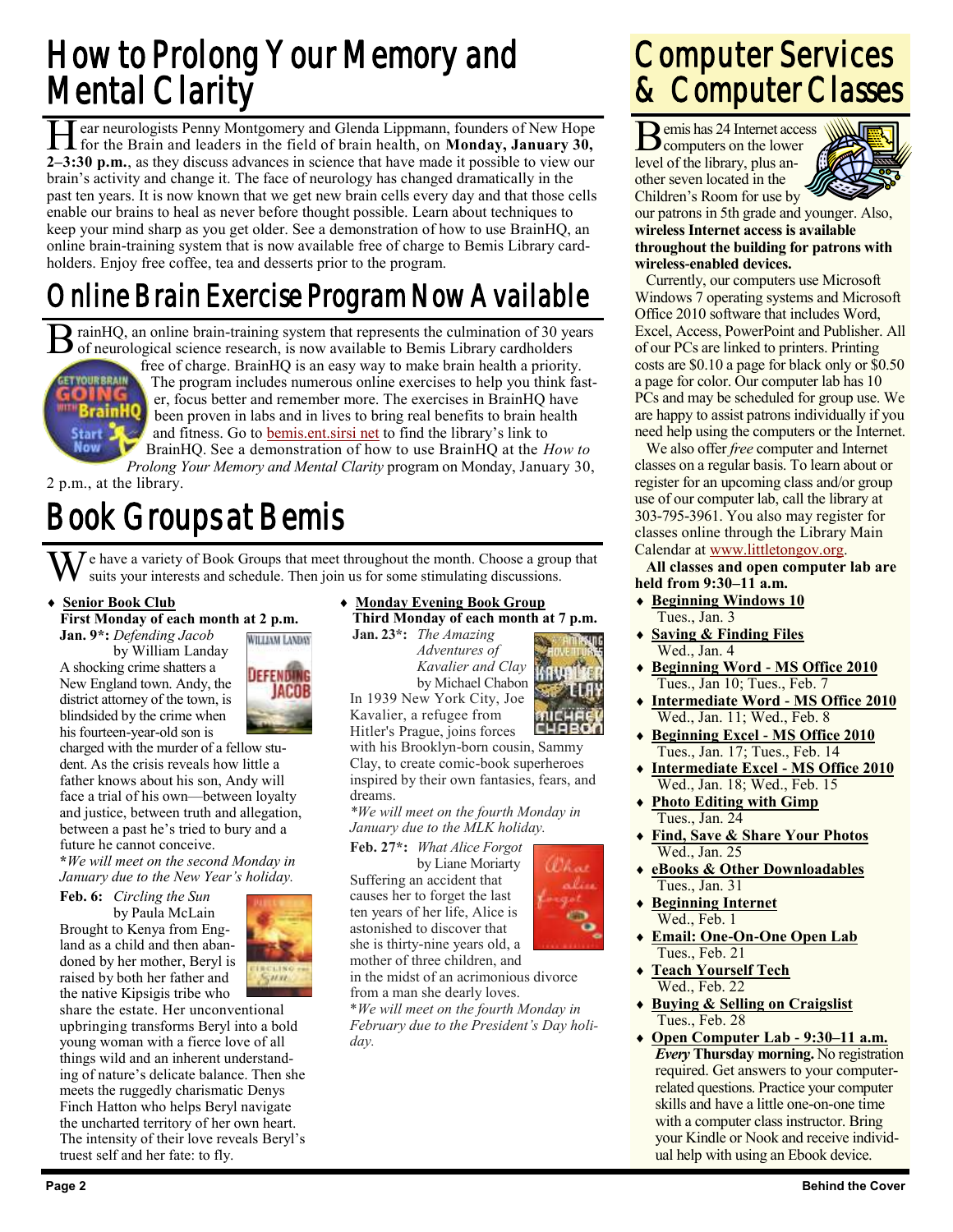

F or more information, call teen librarian Mark Decker at the library, 303-795-3961, or email him at [libmd@littletongov.org.](mailto:libmd@littletongov.org)  Join teens for:

#### **Teen Movies**

**First Saturday of the month @ 2 p.m.**

Free popcorn and lemonade! **Jan. 7:** *Suicide Squad,* PG-13



**Feb. 4:** *Miss Peregrine's Home For Peculiar Children,* PG-13

#### **Gaming**

#### **Third Thursdays @ 3:30 p.m.**

We have a PS4 and Xbox One gaming station. Each month we feature one of the gaming systems on the giant screen. The Wii also will be up and running. **Jan. 19, Feb. 16 and Mar. 16**

 **Teen Advisory Group (TAG) Fourth Friday of the month @ 3:30 p.m. Jan. 27:** Testing new technology **Feb. 24:** Summer reading planning **Mar. 25:** Summer reading planning

#### "Build a Better World" Teen Photography Contest

 $S<sub>best</sub>$  original when when your photo that expresses the theme "Build a Better World" by **Monday, March 20**. Various prizes will be awarded for the



best photographs, including \$50 for first place. Winning photos will be published on a library bookmark and will be used to create posters to hang in the teen area. For information, or to submit your photo, contact teen librarian Mark at 303-795-3961 or [libmd@littletongov.org.](mailto:libmd@littletongov.org)

#### Photography Basics

Learn the basics for taking great photographs on **Saturday**, **January 21**,<br>2–3:30 p.m. Professional photographer earn the basics for taking great photographs on **Saturday, January 21,** CJ Nicolai will teach the basics and be on-hand to answer your questions, too. Get some tips for the upcoming teen photography contest! *Space is limited for this event, and registration is required.* To register, contact teen librarian Mark at 303-795 3961 or [libmd@littletongov.org.](mailto:libmd@littletongov.org)

# Children's Programs



### ove Ar

C reate a canvas masterpiece using bleeding tissue paper and water on Tuesday, January 3, Noor 1:30 p.m. The results will be magical. For kids in grades 1–5. Come dressed for a bit of a mess. reate a canvas masterpiece using bleeding tissue paper and water on **Tuesday, January 3, Noon–** Refreshments will be served. *Reservations required*. Stop by or call 303-795-3961 to reserve a spot.

### Zumba for Kids

A with kid-friendly routines on **Wednesday,** rockin', high-energy dance party packed **January 4, 2–3 p.m.** led by certified Zumba



Kids & Kids Jr. instructor and personal trainer, Ari Rhoads. We break down steps, add games, activities and cultural exploration elements to help develop a healthy lifestyle and incorporate fitness as a natural part of children's lives. Perfect for ages 7-10. Younger and older kids will be welcomed. *Reservations required.* Stop by or call 303-795-3961 to reserve a spot.

# ovie Matinee: *The Peanuts Movie*

See Charlie Brown, Snoopy and the whole gang in this heartwarming story on **SMonday, January 9, 2 p.m.** For ages 3 and up. Children under the age of 8 **Monday, January 9, 2 p.m.** For ages 3 and up. Children under the age of 8 must attend with an adult. Rated G. Running time: 88 minutes. Stop by or call 303-795-3961 to reserve a spot.



# inter Reading Program Ends Soon

Be sure to complete and turn in your "Chill Out and READ!" reading record by January 9th<br>Many thanks to our generous sponsors: Cold Stone Creamery at Aspen Grove, Starbucks e sure to complete and turn in your "Chill Out and READ!" reading record by January 9th. Coffee Company at Aspen Grove and of course, the Friends of the Littleton Library and Museum.

# rop-in Crafts

S top by the Children's Room on Saturday, January 21 between 11 a.m. and 12:30 p.m.<br>S for some make and take winter crafting fun. *Just for Grades 3–5*. No reservations needed. top by the Children's Room on **Saturday, January 21 between 11 a.m. and 12:30 p.m.** 

# New Extended Play Sessions

C hildren learn through play and develop physical abilities, cognitiv<br>skills, social skills and literacy skills. By providing optional extended<br>playtime after some of our story times, Bemis is encouraging children hildren learn through play and develop physical abilities, cognitive skills, social skills and literacy skills. By providing optional extended and their caregivers to grow, develop and have FUN together. So if you are joining us for a Story Box program during the  $2<sup>nd</sup>$  or  $4<sup>th</sup>$  week of the month or during any of the All Together Now Story Times, we hope you'll have time to stay and play!



### ngoing Programs

#### *Weekly Programs resume on January 9.*

 **All Together Now Story Time: Especially designed for ages 2–3 Mondays at 9:30 & 10:30 a.m.**

Older and younger children may attend; children under the age of 3 *must*  attend with an adult. Thirty minutes of stories, songs and activities.

- **Story Box: Ages Infant–36 months Tuesdays and Wednesdays at 9:30 & 10:30 a.m. and Fridays at 9:30 a.m.** A 30-minute session for children and a caring adult introducing the joy of rhythm, rhyme and reading. *Space is limited; required tickets are available one week in advance.*
- **Preschool Story Time: Ages 3 and up Thursdays and Fridays 10:30 a.m.** Thirty minutes of stories, songs and activities.
- **Ready, Set, BUILD! – Lego Club: For kids in grades K–5 Saturday, January 7, 2 p.m.** You bring the creativity and we'll provide the Legos. *Registration begins one week in advance.*
- **Paws to Read: For kids in grades K–5 Saturday, January 14, 10 a.m.–noon** Kids in grades K–5 are able to practice reading to a furry friend. Call 303-795-3961 to register for a 20-minute spot. *Presented by Denver Pet Partners and The Delta Society.*